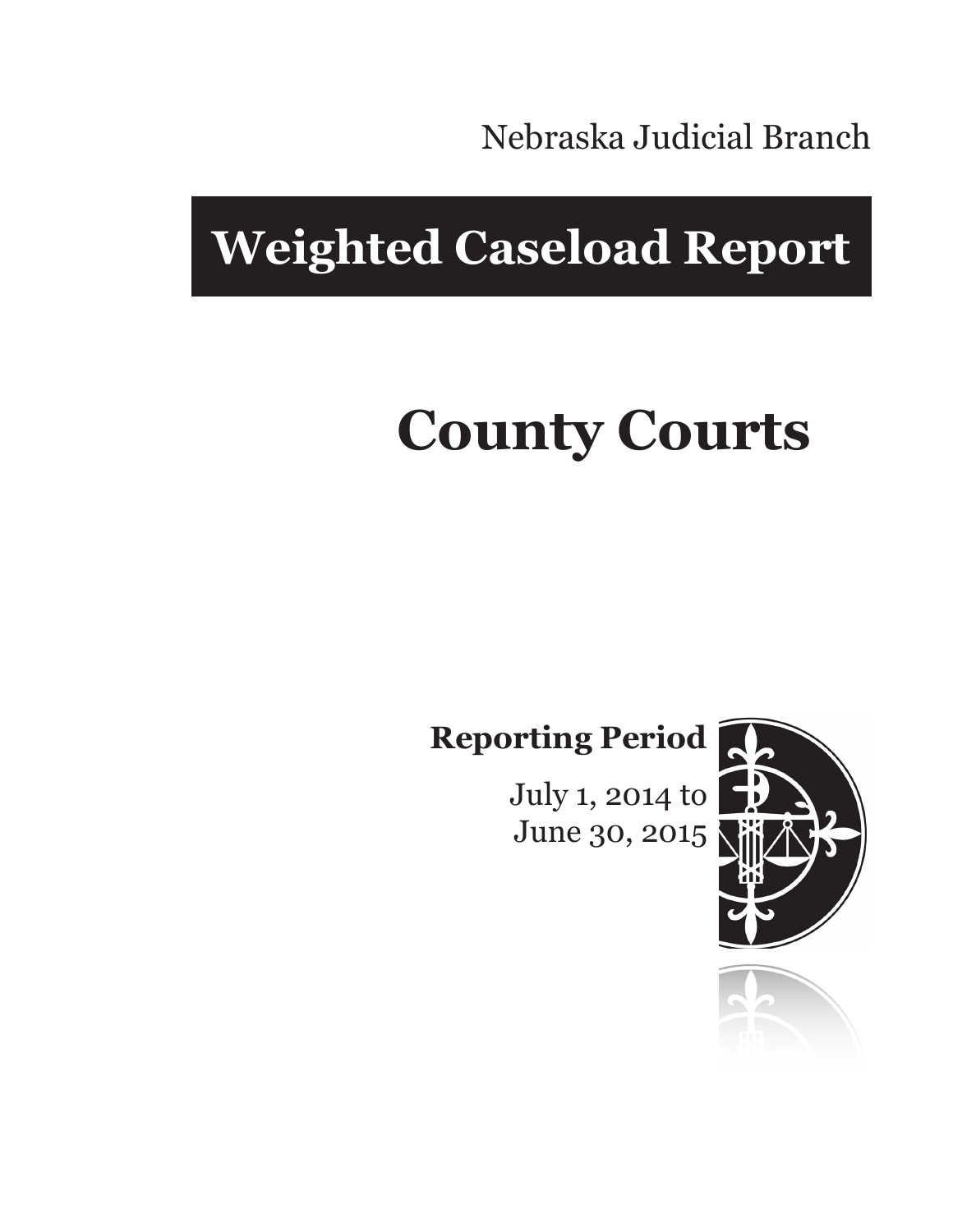### Nebraska County Courts Weighted Caseload Report

#### **July 1, 2014 — June 30, 2015**

This Weighted County Court Caseload Report contains caseload statistics for Nebraska's 93 District Courts, grouped into twelve Judicial Districts. The judiciary of Nebraska currently assesses the need for judicial positions using a disposition-based, weighted caseload method. Weighted caseload systems provide objective, standardized determinations of resource needs.

*No quantitative judgeship assessment method, including a weighted caseload system will determine the exact number of judges required within a judicial district. But quantitative methods, such as weighted caseload can approximate the need for judgeships and provide a point of reference or standard for comparing relative need among judicial districts. Other measures, both qualitative and quantitative, may be used in conjunction with the weighted caseload standard calculation to support the assessment of judicial need. In particular, should the standard calculation show the need for a fractional judge (less than the full-time equivalent), additional assessments as to the relative workload per judge within a district and travel per judge may be useful. Also, other useful measures may include analyses of budget constraints, population trends, and other factors that may differentially affect the need for judges across districts.*

**Mission of the Nebraska Administrative Office of the Courts:**

Under the direction of the Nebraska Supreme Court, the Administrative Office of the Courts' mission is to ensure the public has equal access to justice, using leadership, education, technology, and administrative services to implement consistent, efficient, and effective court practices.



**Corey R. Steel | Nebraska State Court Administrator Nebraska Supreme Court**

Rm. 1213 State Capitol | P.O. Box 98910 | Lincoln, NE 68509 T 402.471.3730 | F 402.471.2197 www.supremecourt.ne.gov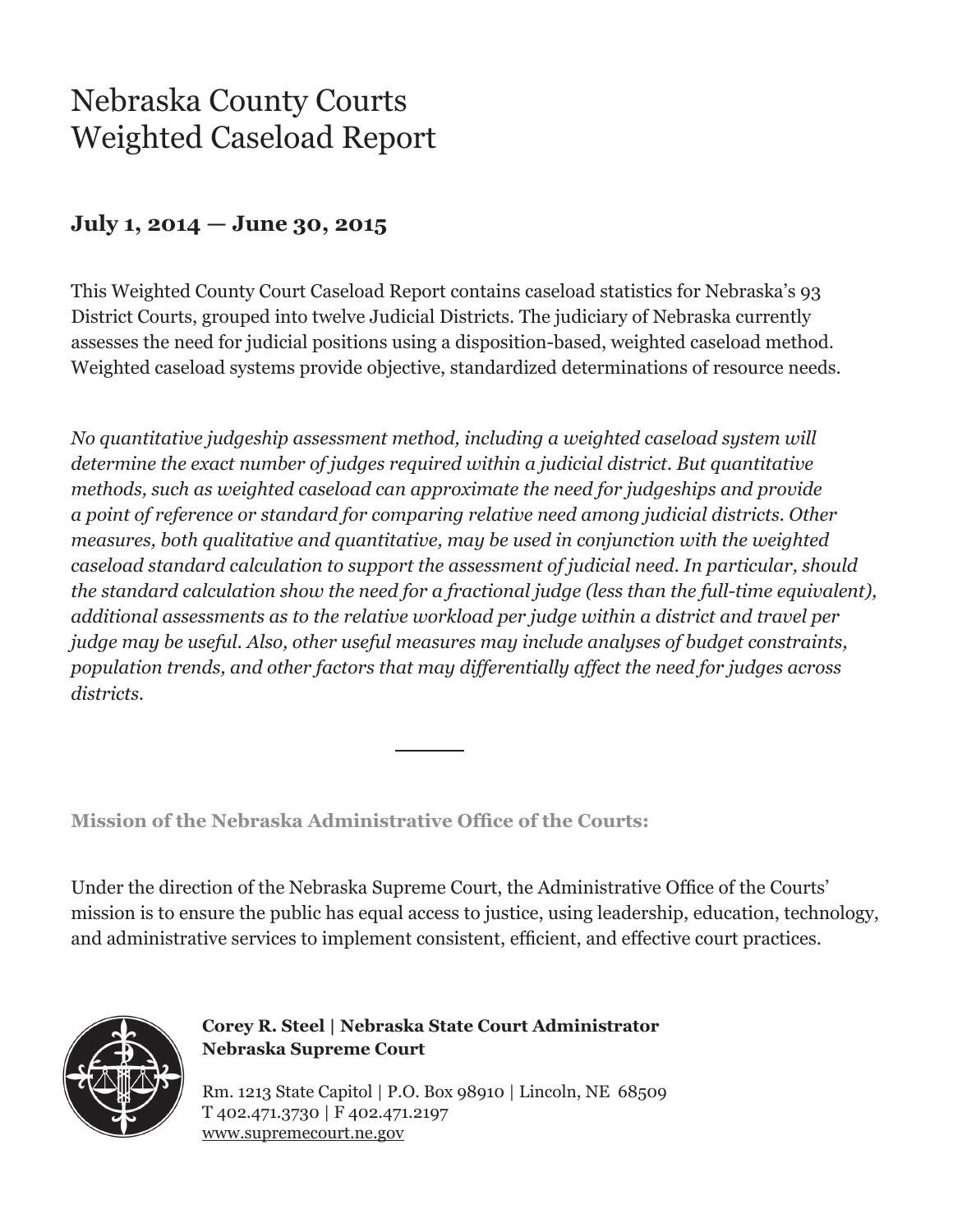#### Nebraska County Courts Judicial Needs

FY 2015 (July 1, 2014 - June 30, 2015)

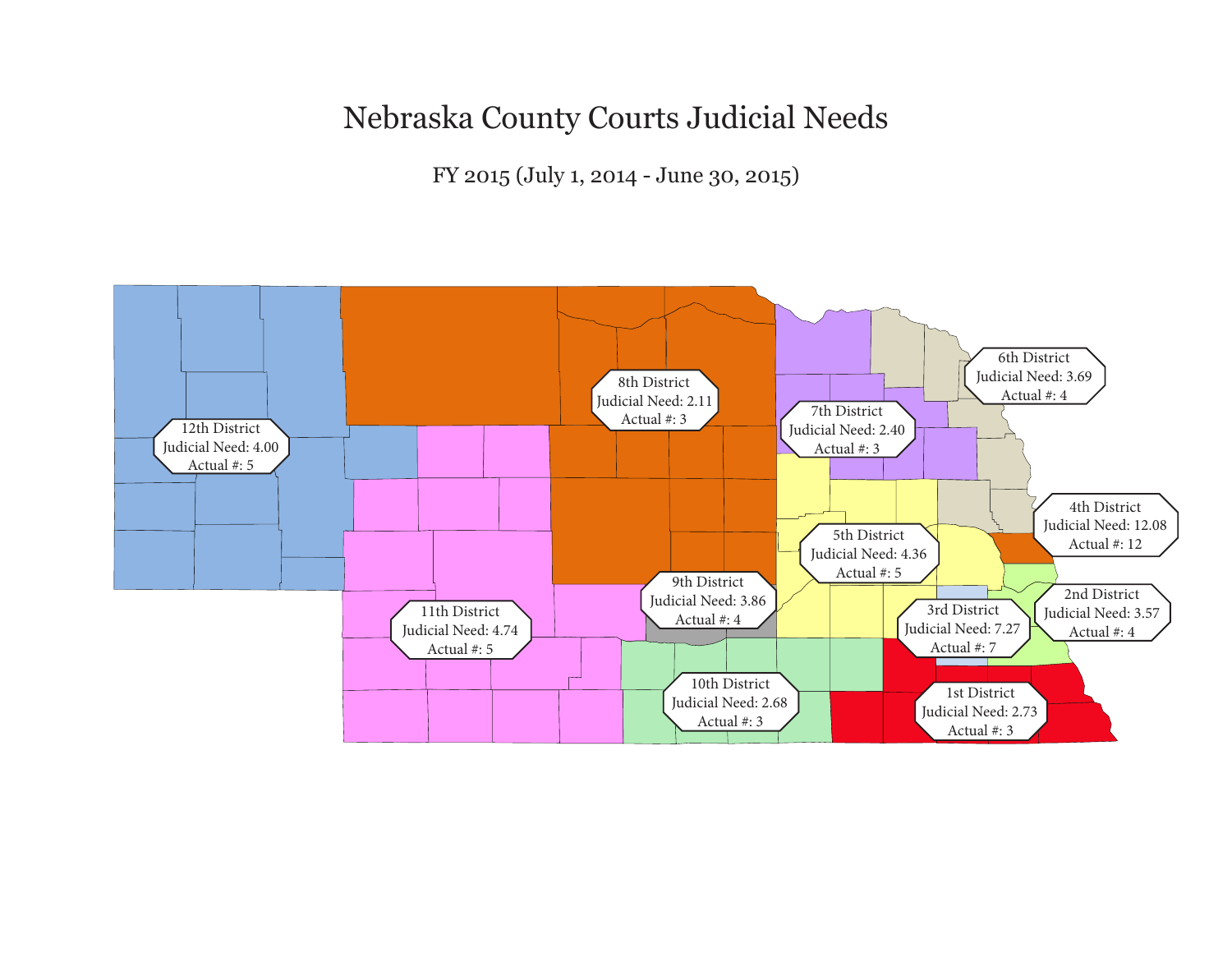#### Weighted Caseload Report 1st Judicial District - County Court

County court need for judges: 2.73 Current number of judges: 3



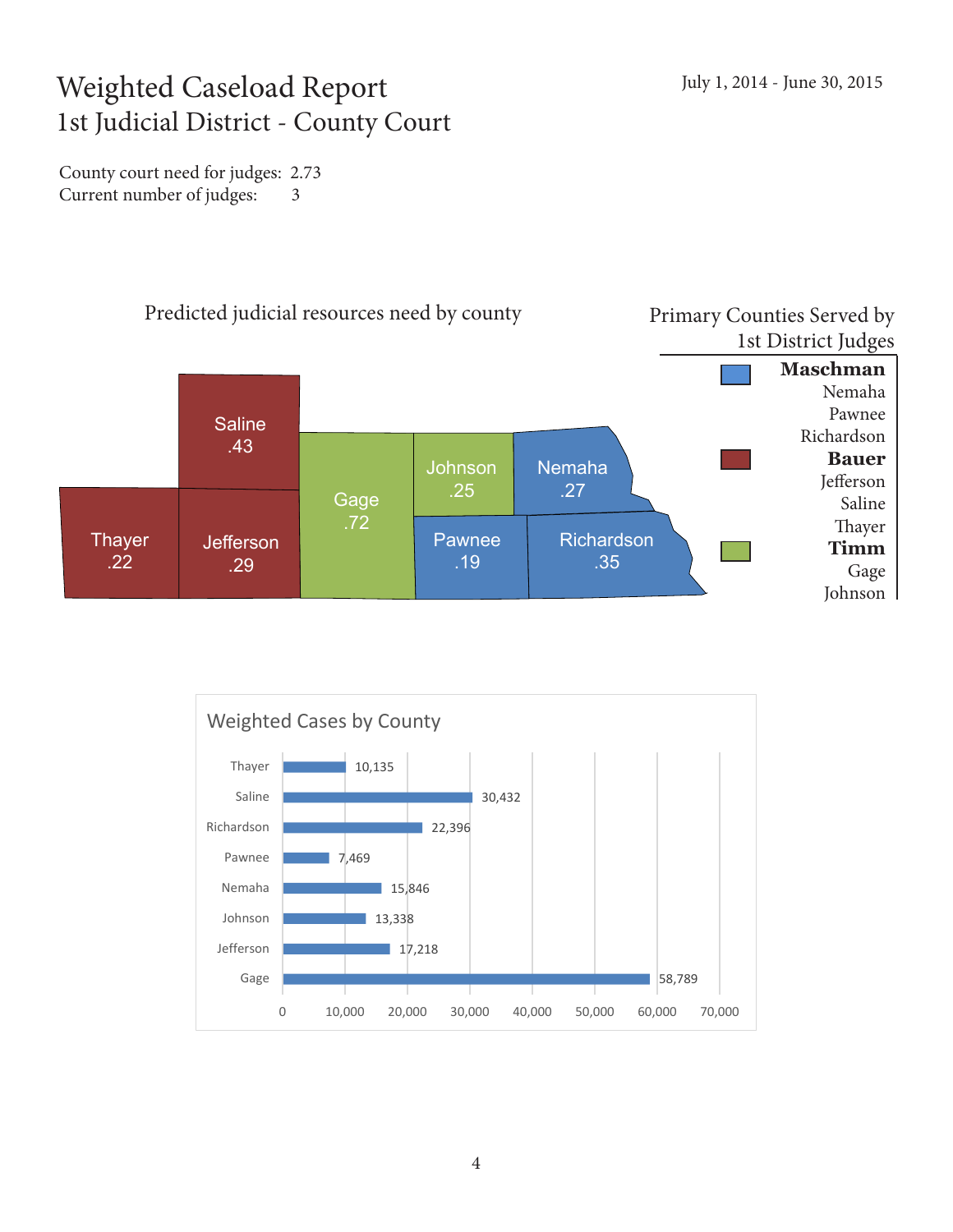#### Weighted Caseload Report 2nd Judicial District - County Court

County court need for judges: 3.57 Current number of judges: 4





\*Sarpy County Juvenile Judge Robert O'Neal hears all Otoe County Juvenile Cases (Juvenile cases have been removed from Otoe County total weighted cases)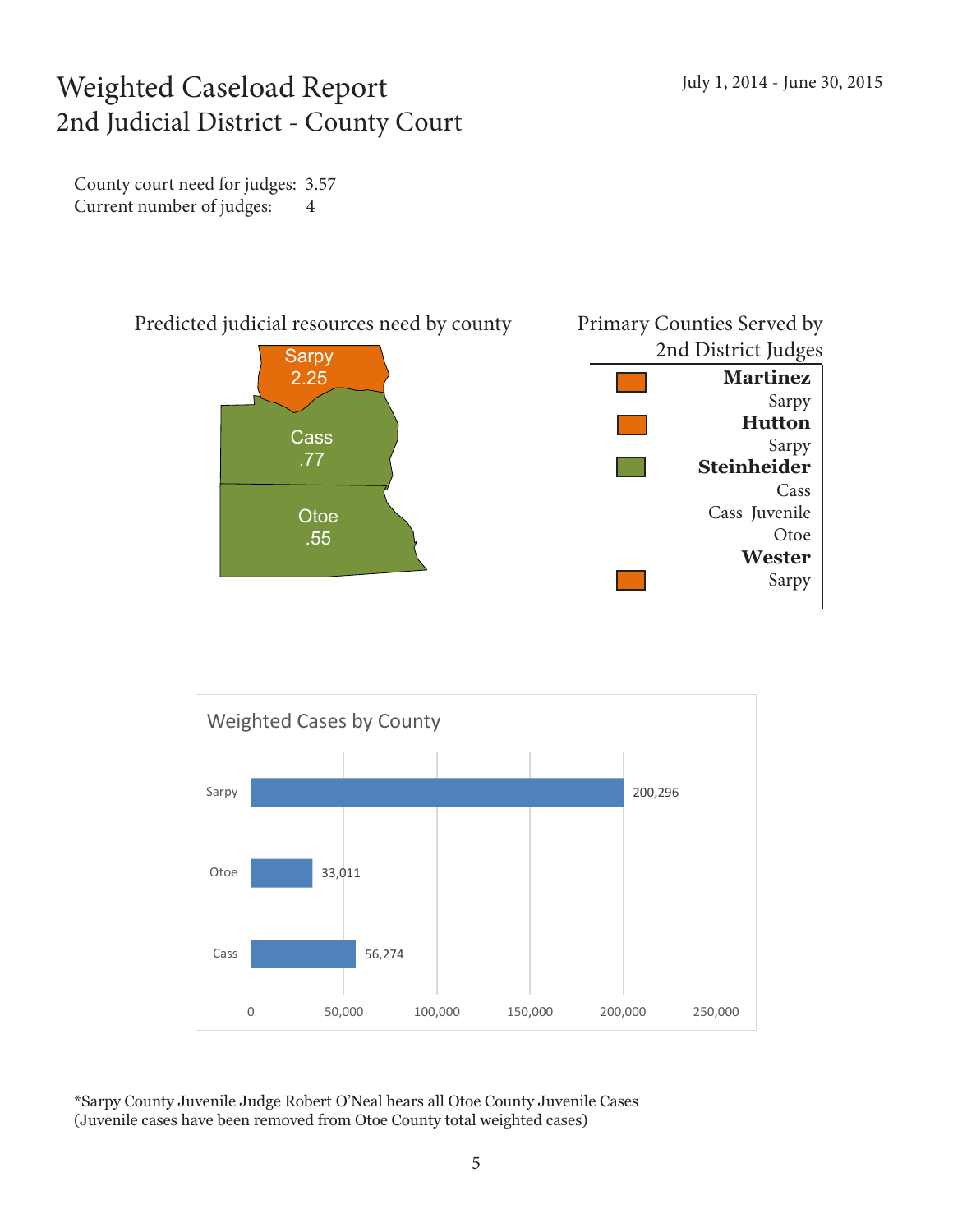#### Weighted Caseload Report 3rd Judicial District - County Court

County court need for judges: 7.27 Current number of judges: 7



| Judges Serving the 3rd District |  |  |  |  |  |
|---------------------------------|--|--|--|--|--|
| <b>County Court</b>             |  |  |  |  |  |
| Acton                           |  |  |  |  |  |
| Foster                          |  |  |  |  |  |
| Fox                             |  |  |  |  |  |
| Parsley                         |  |  |  |  |  |
| Phillips                        |  |  |  |  |  |
| Yardley                         |  |  |  |  |  |
| Vacant                          |  |  |  |  |  |
|                                 |  |  |  |  |  |

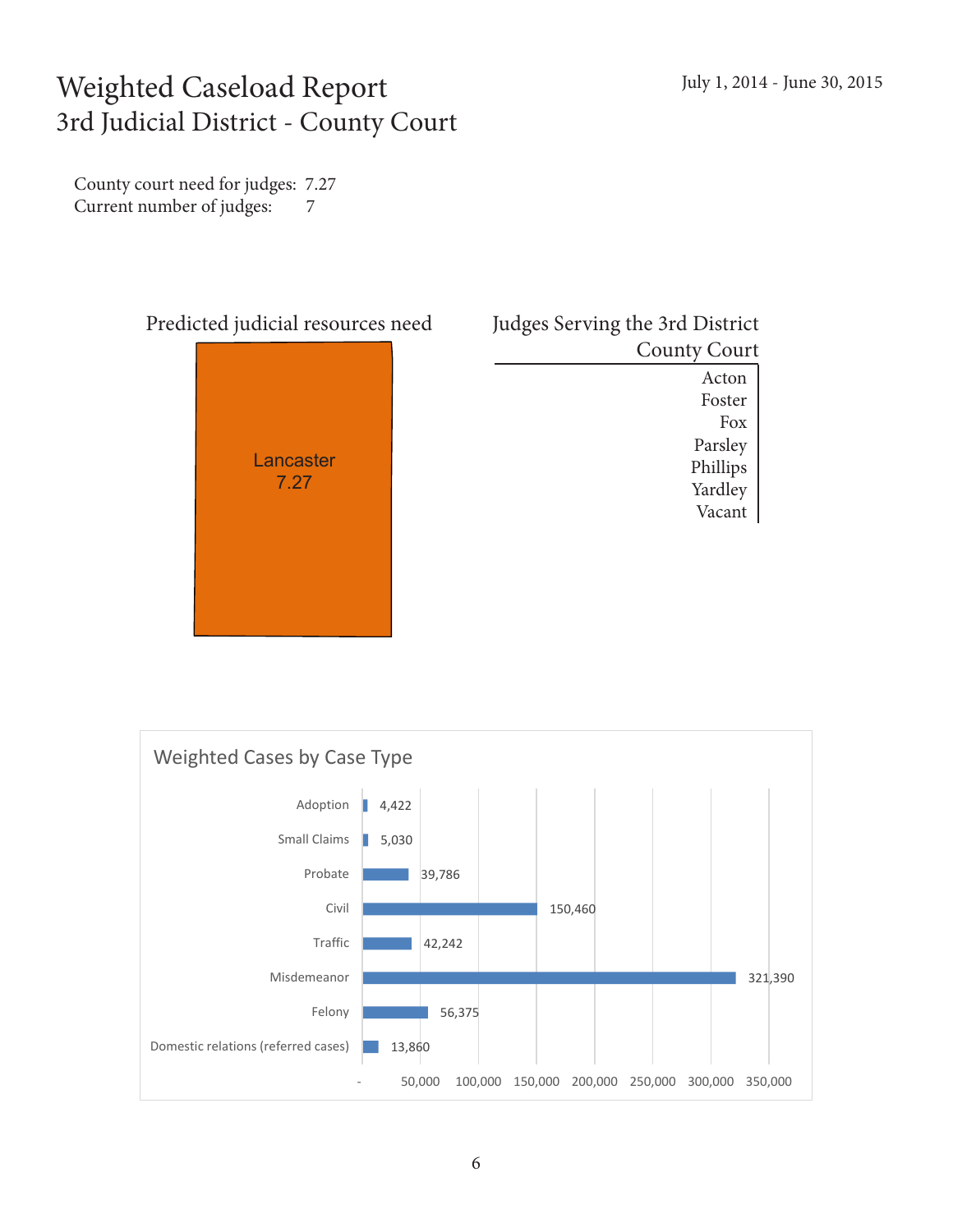#### Weighted Caseload Report 4th Judicial District - County Court

County court need for judges: 12.08 Current number of judges: 12



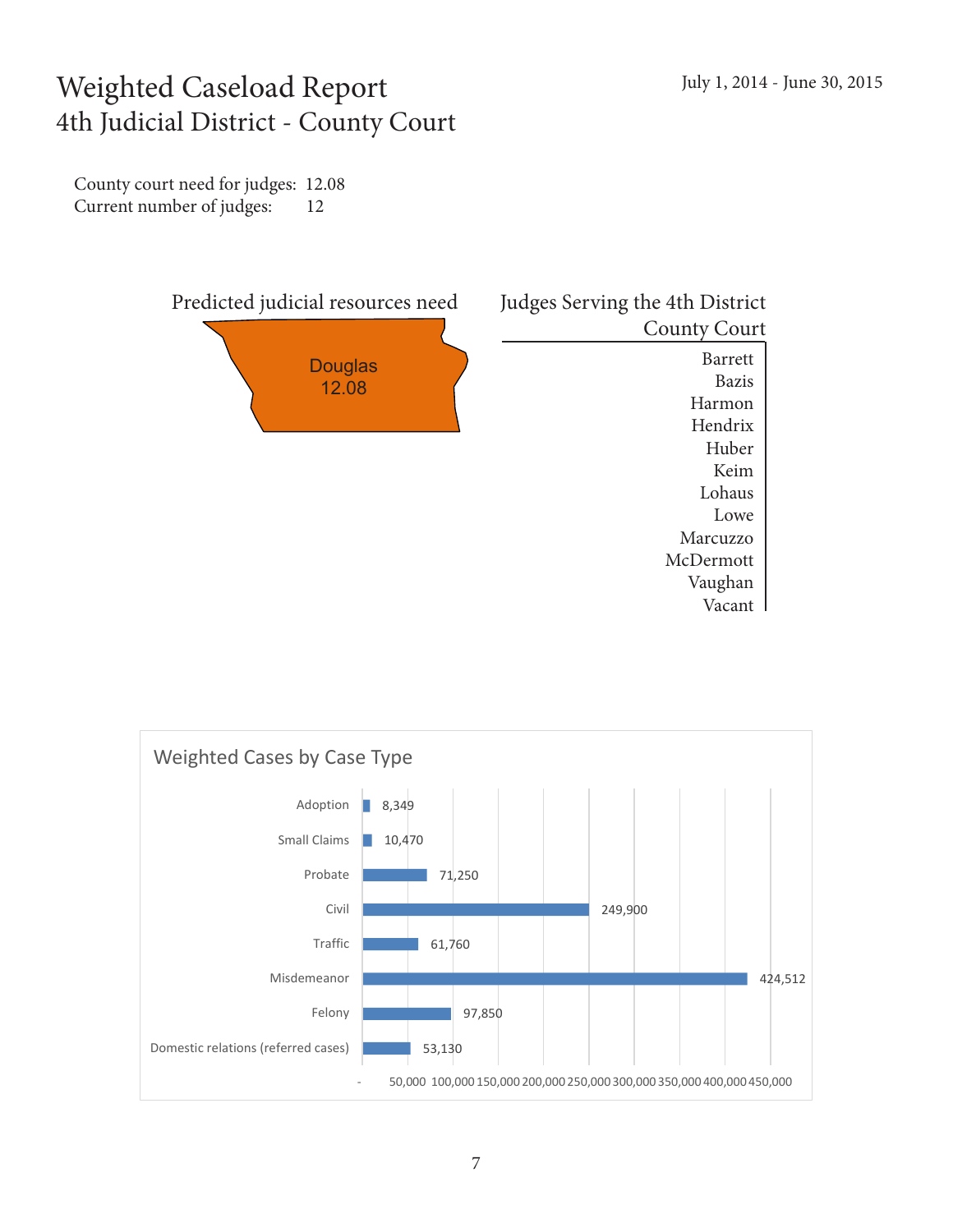#### Weighted Caseload Report 5th Judicial District - County Court

County court need for judges: 4.36 Current number of judges: 5



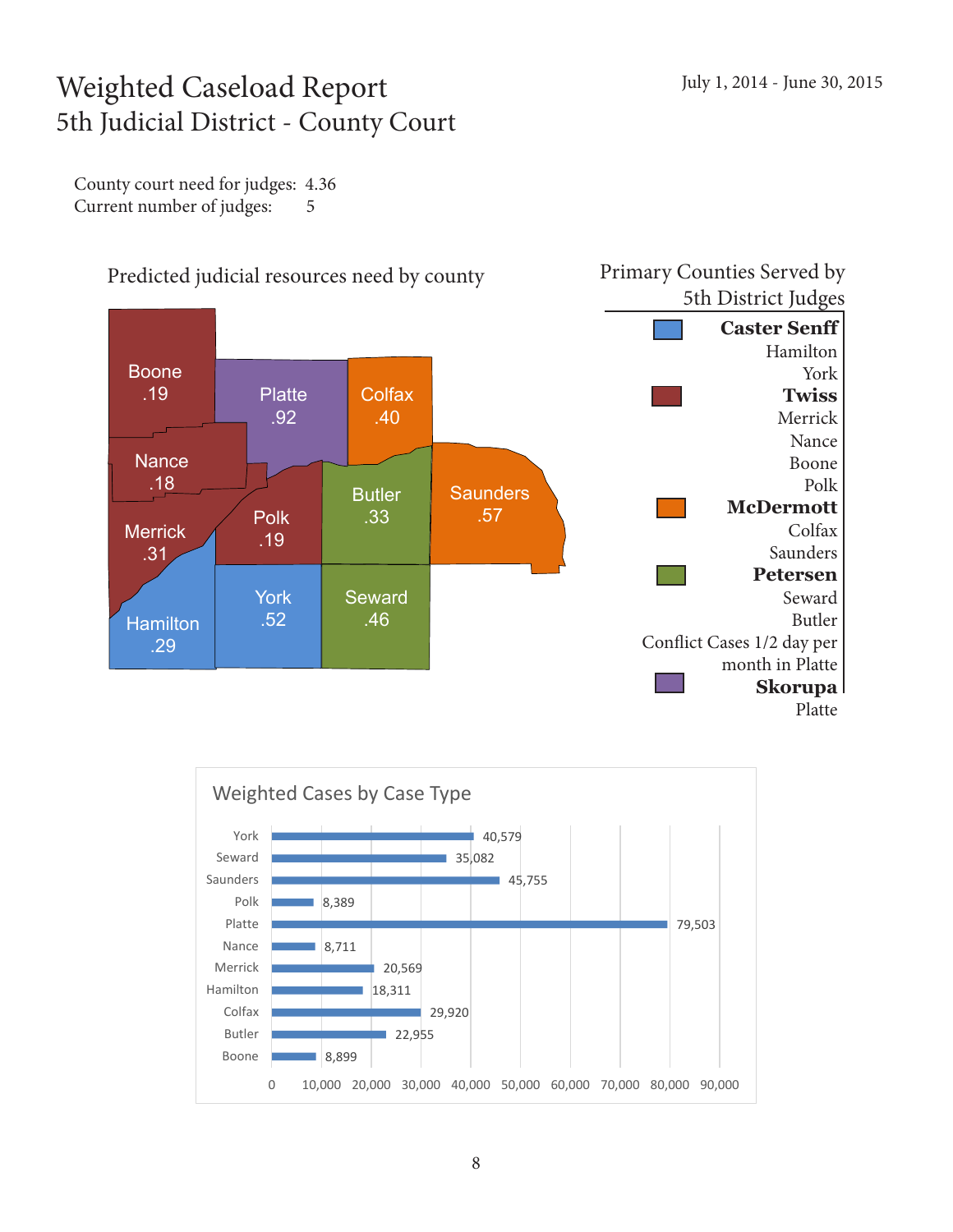#### Weighted Caseload Report 6th Judicial District - County Court

County court need for judges: 3.69 Current number of judges: 4



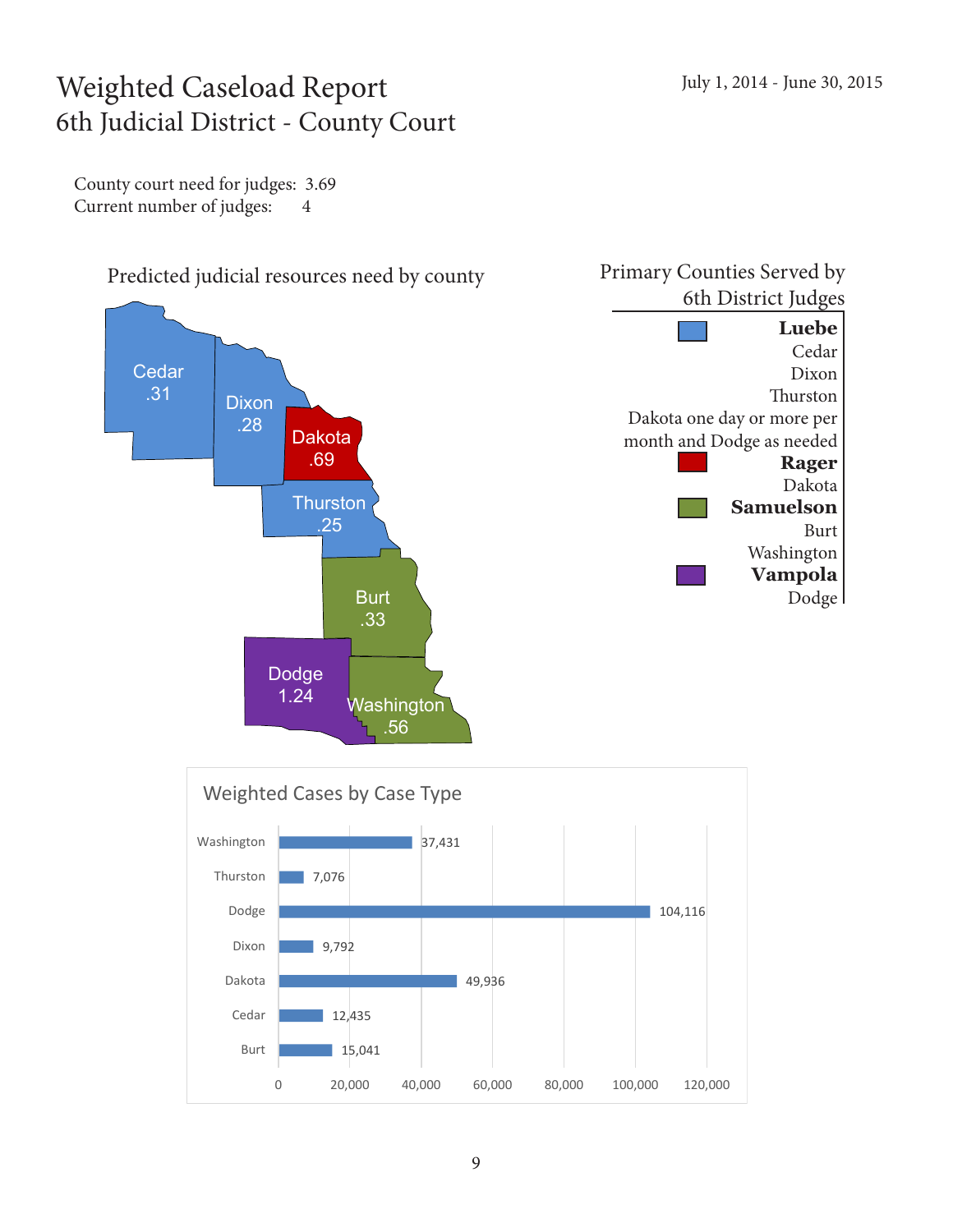#### Weighted Caseload Report 7th Judicial District - County Court

County court need for judges: 2.40 Current number of judges: 3



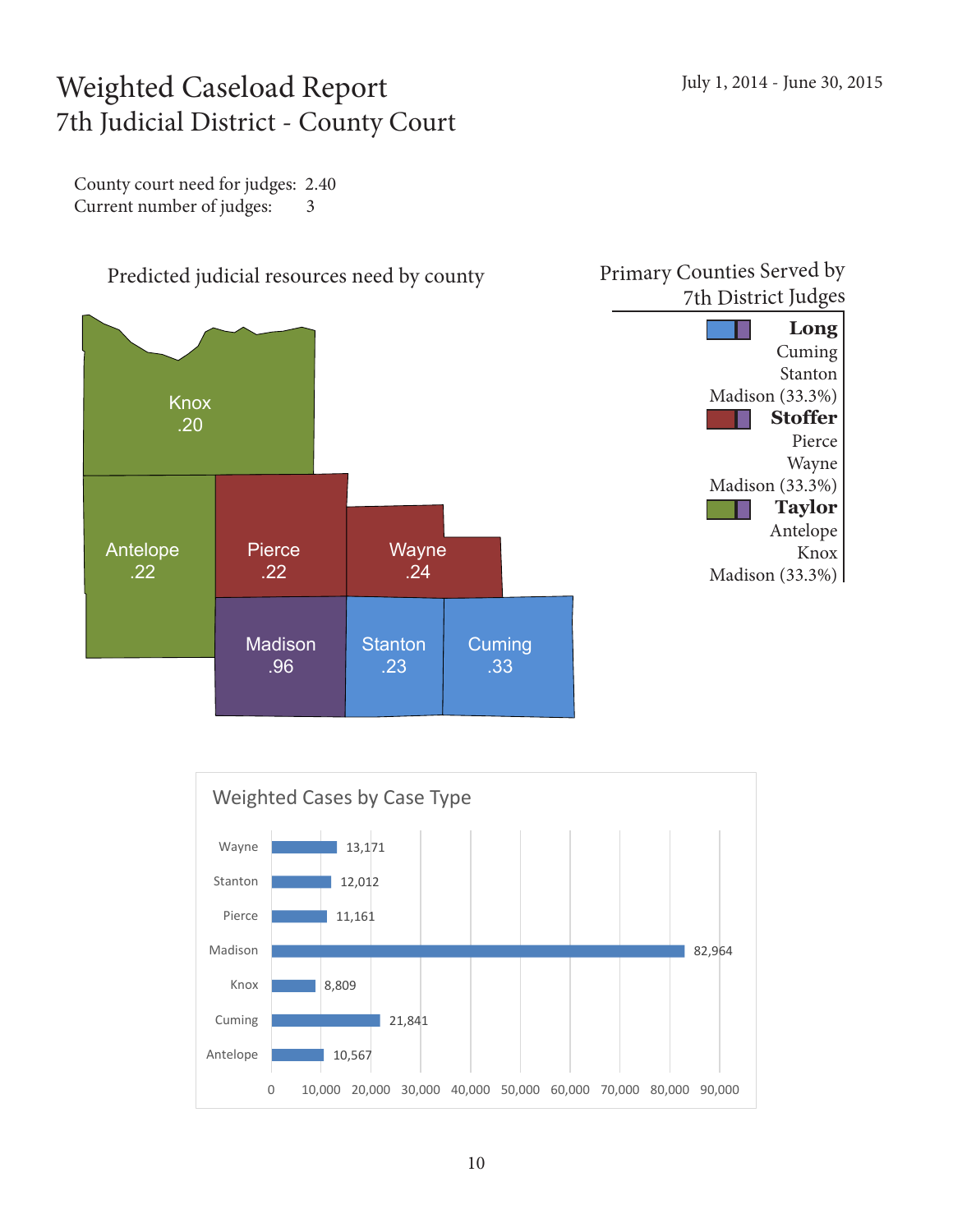#### Weighted Caseload Report 8th Judicial District - County Court

County court need for judges: 2.11 Current number of judges: 3



8th District Judges

|                      | Keya Paha<br>.07     |                    | <b>Boyd</b><br>.09                     |                       | <b>Brodbeck</b><br>Boyd<br>Garfield                           |
|----------------------|----------------------|--------------------|----------------------------------------|-----------------------|---------------------------------------------------------------|
| <b>Cherry</b><br>.21 | <b>Brown</b><br>.15  | <b>Rock</b><br>.08 | .29                                    | <b>Holt</b>           | Greeley<br>Holt<br>Valley<br>Wheeler<br>Orr<br>Blaine         |
|                      | <b>Blaine</b><br>.07 | Loup<br>.08        | Garfield<br>.10                        | Wheeler<br>.07        | <b>Brown</b><br>Cherry<br>Keya Paha                           |
|                      | Custer<br>.35        |                    | Valley<br>.13<br>Sherman Howard<br>.13 | Greeley<br>.10<br>.22 | Rock<br><b>Schendt</b><br>Custer<br>Howard<br>Loup<br>Sherman |

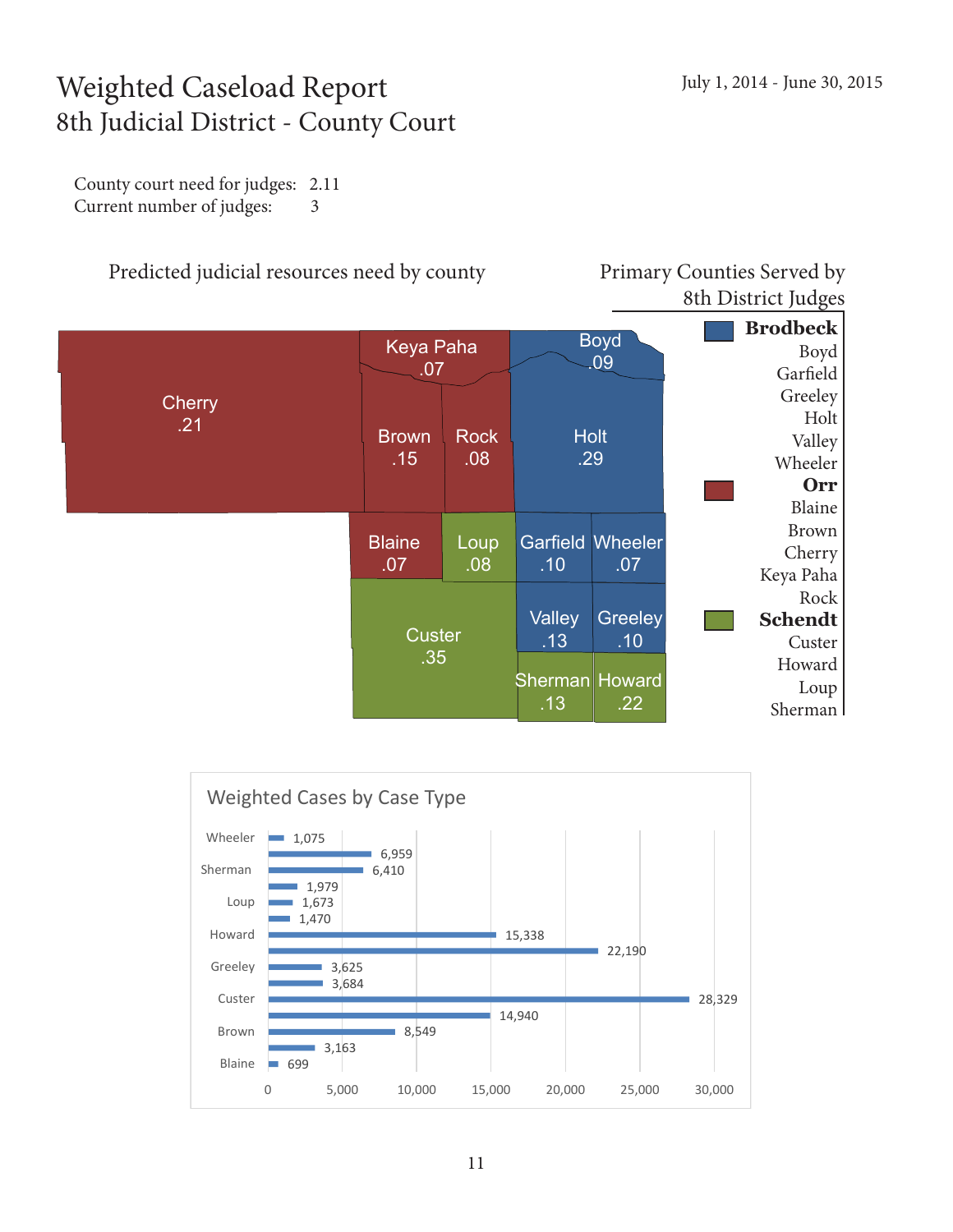#### Weighted Caseload Report 9th Judicial District - County Court

County court need for judges: 3.86 Current number of judges: 4



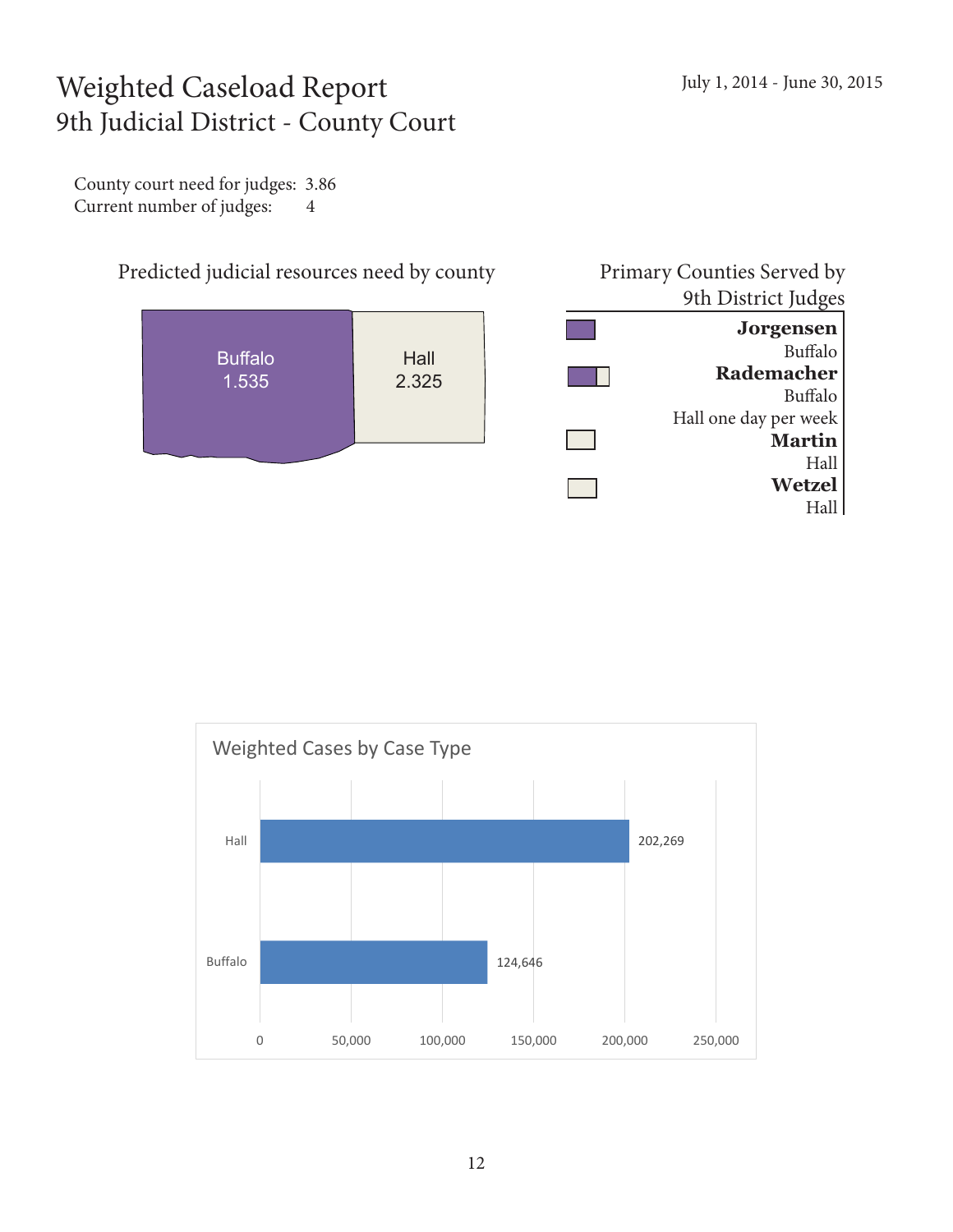#### Weighted Caseload Report 10th Judicial District - County Court

County court need for judges: 2.68 Current number of judges: 3

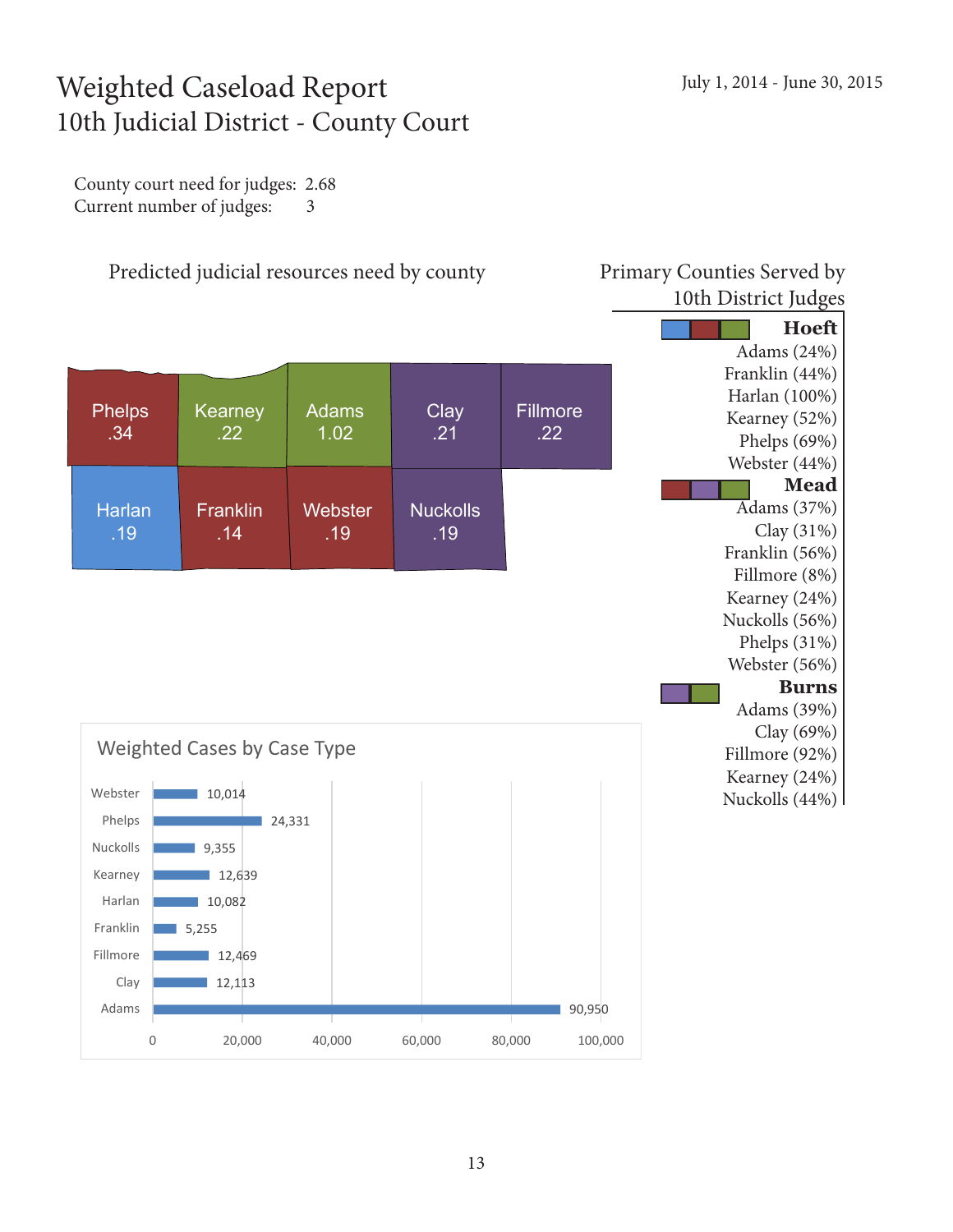#### Weighted Caseload Report 11th Judicial District - County Court

County court need for judges: 4.74 Current number of judges: 5